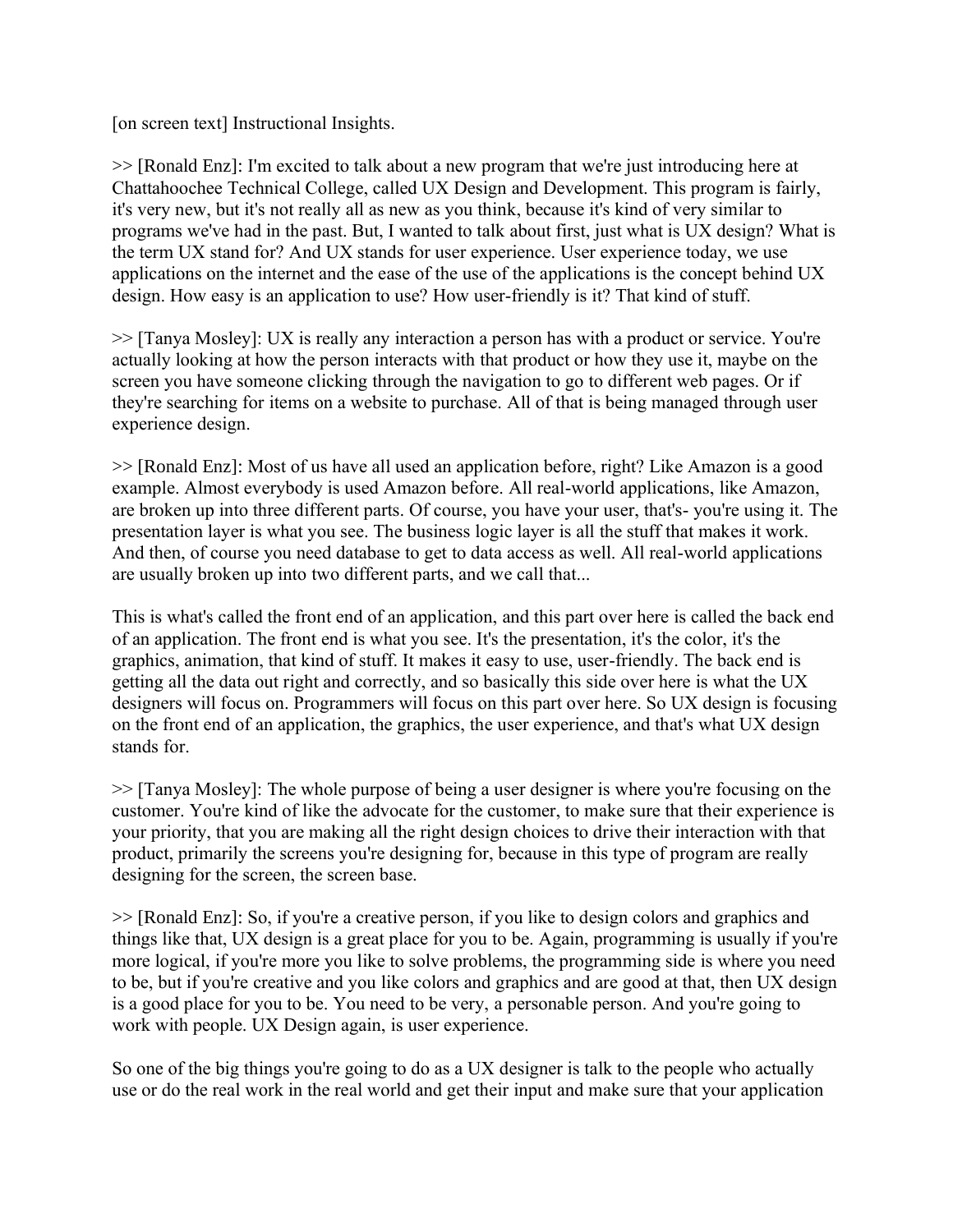that you're going to be building fits what they want it to do, and make it easy to use. So, you're going to work with a lot of people. You're going to get information from people to create your designs, and then of course you're going to work with programmers on the back side, as well, to get all the information that's necessary as well.

>> [Tanya Mosley]: Anyone wanting to become a UX designer would be someone who is very creative. So, when you think about being in school and given a project and you're putting all the glitter and all the colors and everything on it, making it look pretty, that's the kind of person that will probably do well in this UX design program because they're very creative. They can make something out of probably anything.

That person is strong with people skills to soft skills, because you will be doing research and you have to relate to your users. You're not designing the product for your usage, your design that product for the user. So you have to have really good listening skills to make that happen. Anyone pursuing a user design degree is going to probably look for roles associated with user experience designer, interactive designer, or you might have some rolls considered as user researcher. In some cases, web writer, all of those are the types of jobs you would find out there on job websites.

>> [Ronald Enz]: We have both a degree program and a diploma program. The degree program is just a little bit longer, a couple more classes more than the diploma program, and this is basically what we're going to cover, the basics of what we cover in the program. We have three design courses. We focus on UX design. The processes that you do for design, processes you do for an object oriented application.

So we have three design courses that you take. We have 3 graphics animation courses that will teach you all about the graphics and animations on a website. How you add those. We have three HTML design and development courses, so you will build websites using HTML and Cascading Style sheets and you will do the development yourself, create it, and do the coding yourself. We have one security course, again one security courses just gives you a little flavor of what security is. So when you build an application you have security in mind. So you make sure it's a secure application.

We have one programming course, again same kind of thing. We're not out to teach a programming in whole lot of programming, just one course to give you an idea of what it's going to be like working with programmers, once you work with them on an application 'cause since programmers and UX designers work on an application together and then the capstone. We call it the Capstone is a project course or an internship. You can take either one. The project course is a team project that you work on here at Chattahoochee.

The internship would be you go to a company and you work for them and get some real world experience as well. Either one or both of them are very good options once you get towards the end. The whole program takes about two years to complete. It could be a little bit shorter if you go summers, a little bit longer if you're working full time and only taking maybe two classes a semester, but in general, for a full time student, you can get this complete in two years.